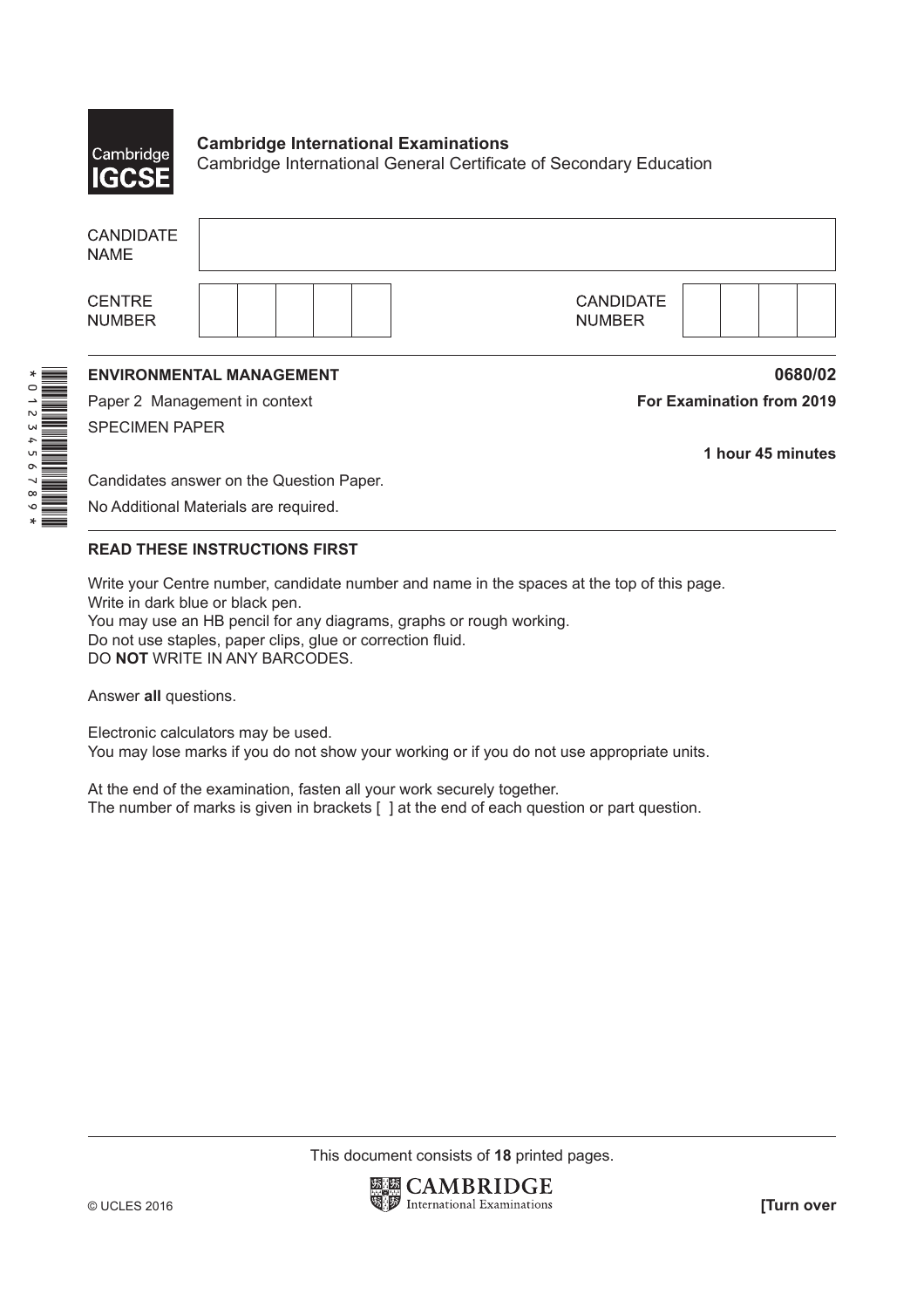## **world map showing the location of Australia**

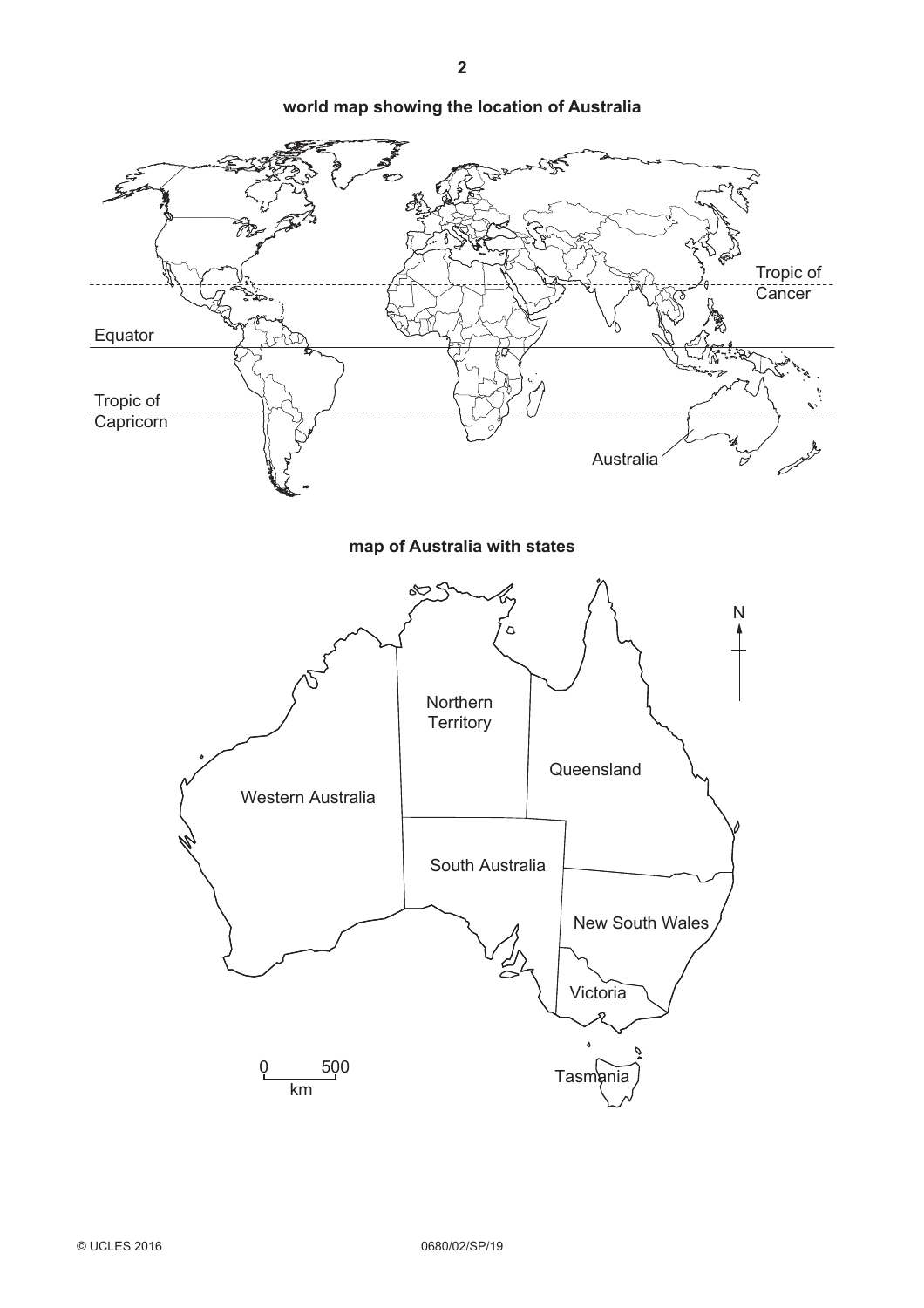## **map of Queensland**



**Area of Australia**: over 7 741 000 km<sup>2</sup>

**Population**: 23.8 million

**Children per woman**: 1.78

**Life expectancy**: 81.8 years

**Currency**: Australian Dollar (1.43 AUD = 1 USD)

**Language**: English and indigenous languages

**Climate of Queensland**: wet tropical along the northern and eastern coasts, semi-desert and desert further into the interior

**Terrain of Queensland**: fertile coastal lowlands, low desert plateau in the interior

**Main exports of Australia**: coal, iron ore, gold, meat, wool, wheat and machinery

Australia is an island with a large desert interior. Australia has extensive natural resources. Most of the population live close to the east and south coasts. Queensland is a state in Australia. It has an area of nearly 2 million square kilometres and a population of 4.7 million. Queensland has extensive irrigated agricultural areas as well as large coalfields. The coal is mined for domestic power generation and for export, particularly to China.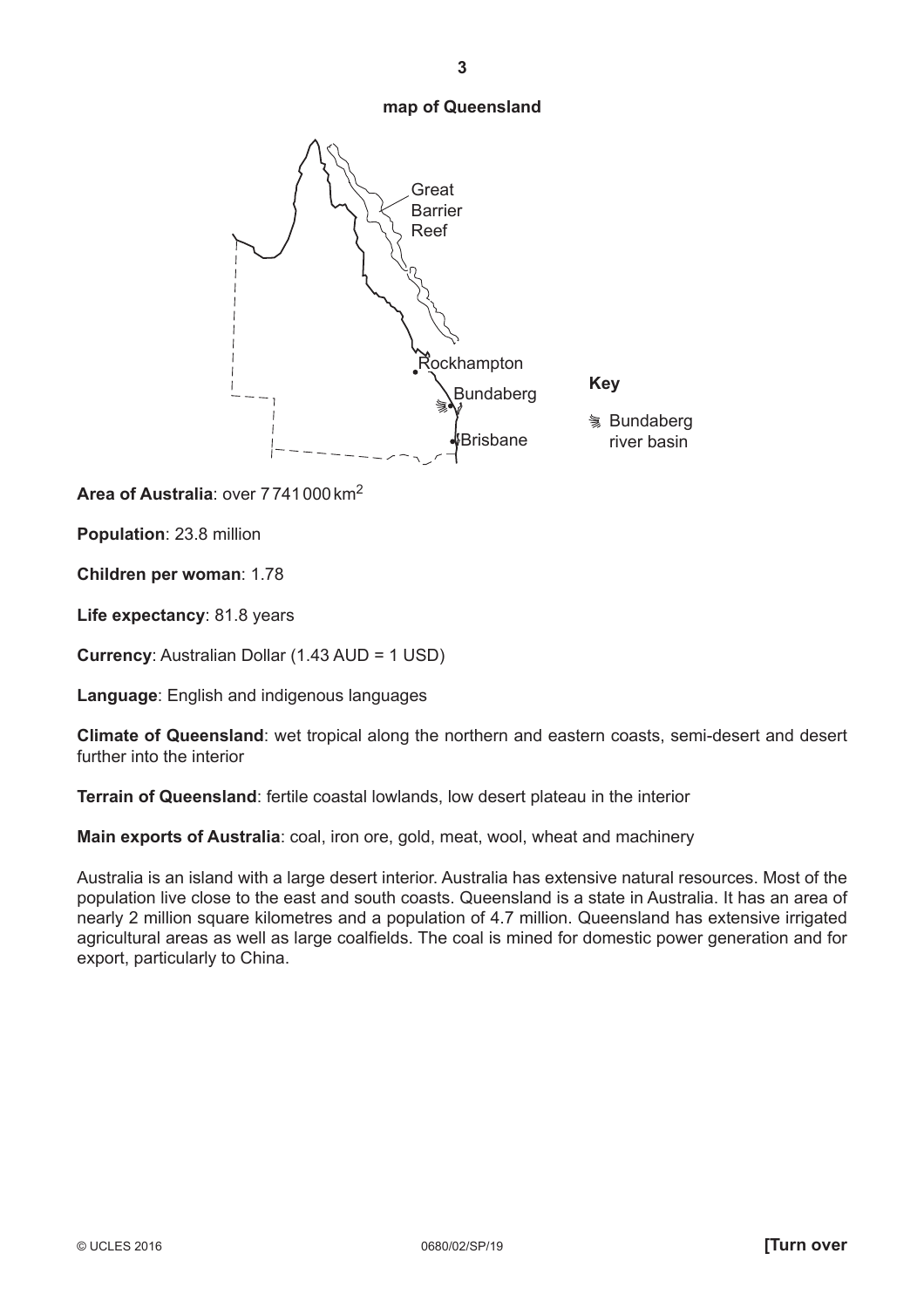**4**

**1 (a) (i)** Calculate the percentage of the total Australian population that live in Queensland.

........................................................% [1]

 **(ii)** Suggest the benefits to Queensland and Australia of having large coalfields.

Queensland ....................................................................................................................... ........................................................................................................................................... Australia ............................................................................................................................ ........................................................................................................................................... [2]

 **(b)** The table shows the 30-year average data for a weather station in northern Queensland.

| month     | average daily<br>temperature/°C | average monthly<br>rainfall/mm | average number of<br>wet days per month |
|-----------|---------------------------------|--------------------------------|-----------------------------------------|
| January   | 28                              | 277                            | 15                                      |
| February  | 28                              | 285                            | 12                                      |
| March     | 27                              | 183                            | 10                                      |
| April     | 25                              | 84                             | 6                                       |
| May       | 23                              | 33                             | 5                                       |
| June      | 21                              | 36                             | $\overline{4}$                          |
| July      | 20                              | 15                             | 3                                       |
| August    | 21                              | 15                             | 3                                       |
| September | 23                              | 18                             | 2                                       |
| October   | 25                              | 33                             | $\overline{4}$                          |
| November  | 27                              | 48                             | 5                                       |
| December  | 28                              | 137                            | 12                                      |

 **(i)** Name the coolest month of the year.

...................................................................................................................................... [1]

 **(ii)** Name the driest **two** months of the year.

...................................................................................................................................... [1]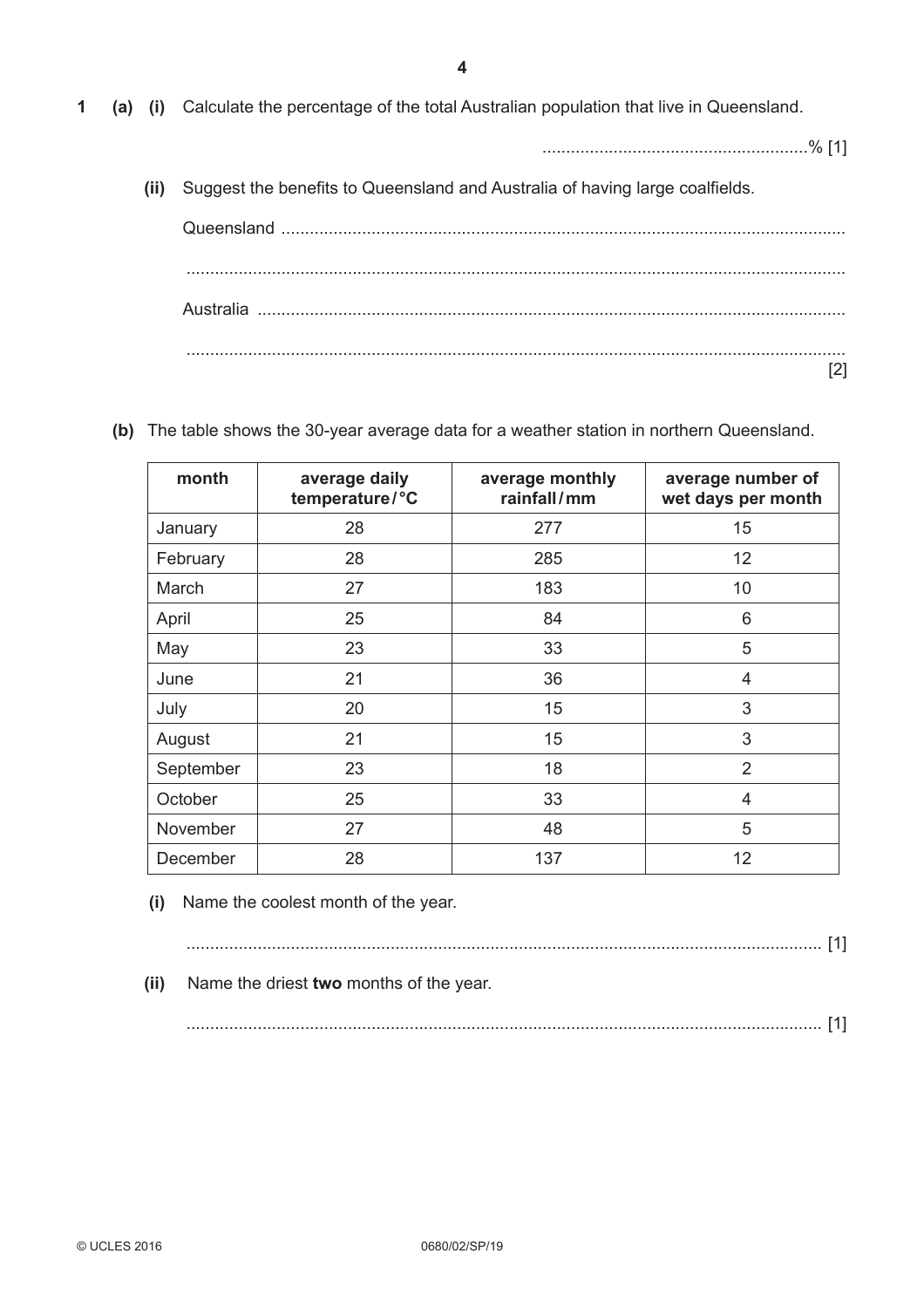The northern and eastern parts of Queensland are often hit by tropical cyclones between  $(iii)$ December and March.

In December 2010 much of Queensland suffered its worst floods for 100 years.

The table shows data for the weather station in northern Queensland for four different months in 2010.

| month | average daily<br>temperature/°C | monthly<br>rainfall/mm | number of wet<br>days |
|-------|---------------------------------|------------------------|-----------------------|
|       | 28                              | 117                    |                       |
| в     | 20                              | 15                     |                       |
|       | 27                              | 209                    | 22                    |
|       | 25                              | 140                    | 13                    |

State which month, A, B, C or D, shows the data for December 2010.

 $(iv)$ Suggest how the worst flooding in 100 years could have affected the extraction and exporting of coal.

(v) Many people remained in the flooded area. Explain why this could have caused an outbreak of cholera.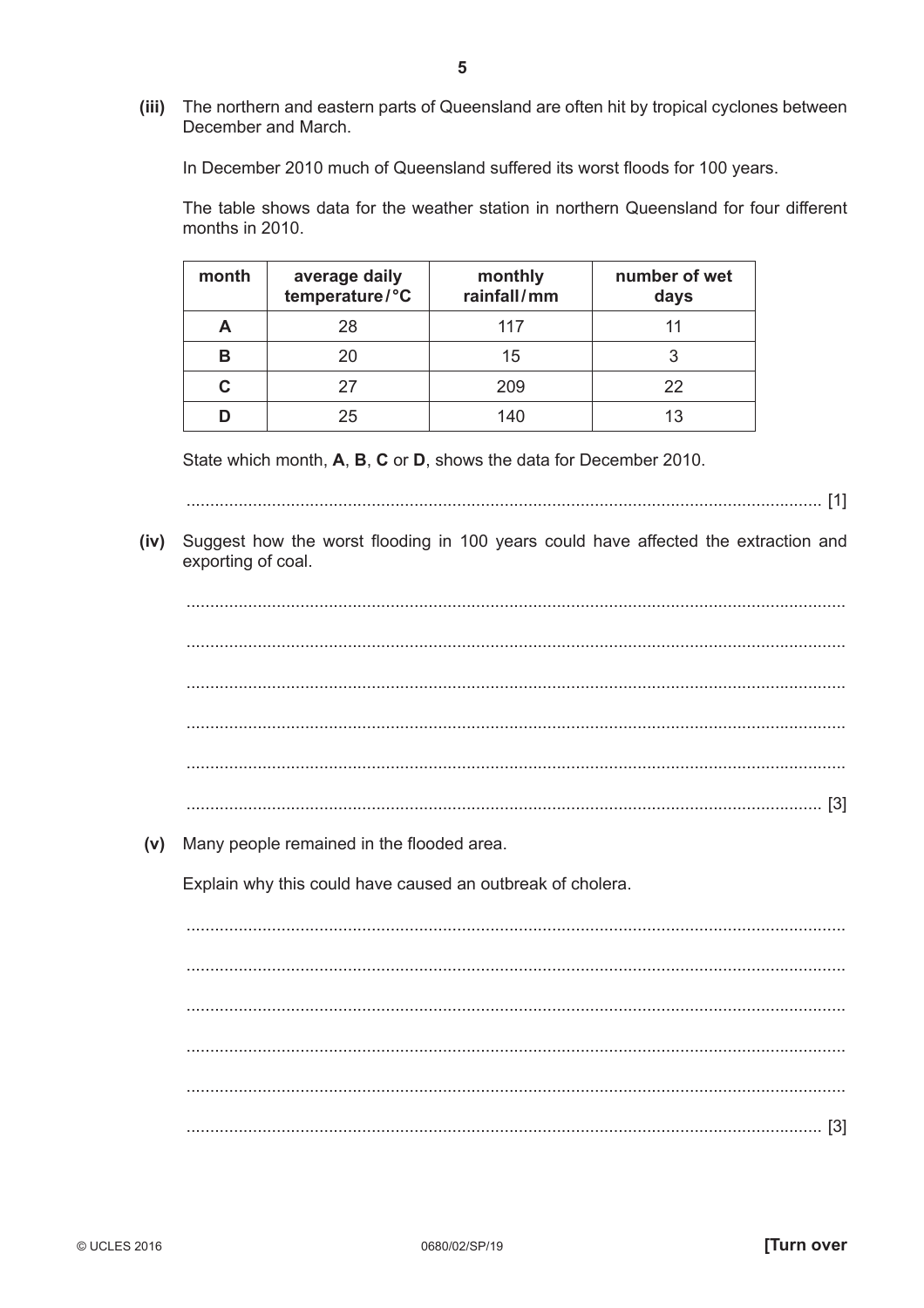(vi) Suggest why some people remained in the flooded area.

(c) The 2010 extreme weather was followed by a very strong El Niño event in the Pacific Ocean.

Describe how the fisheries near the west coast of South America could be affected by an El Niño event.

(d) The authorities in Queensland want to develop a new opencast coal mine. One proposed location is shown.

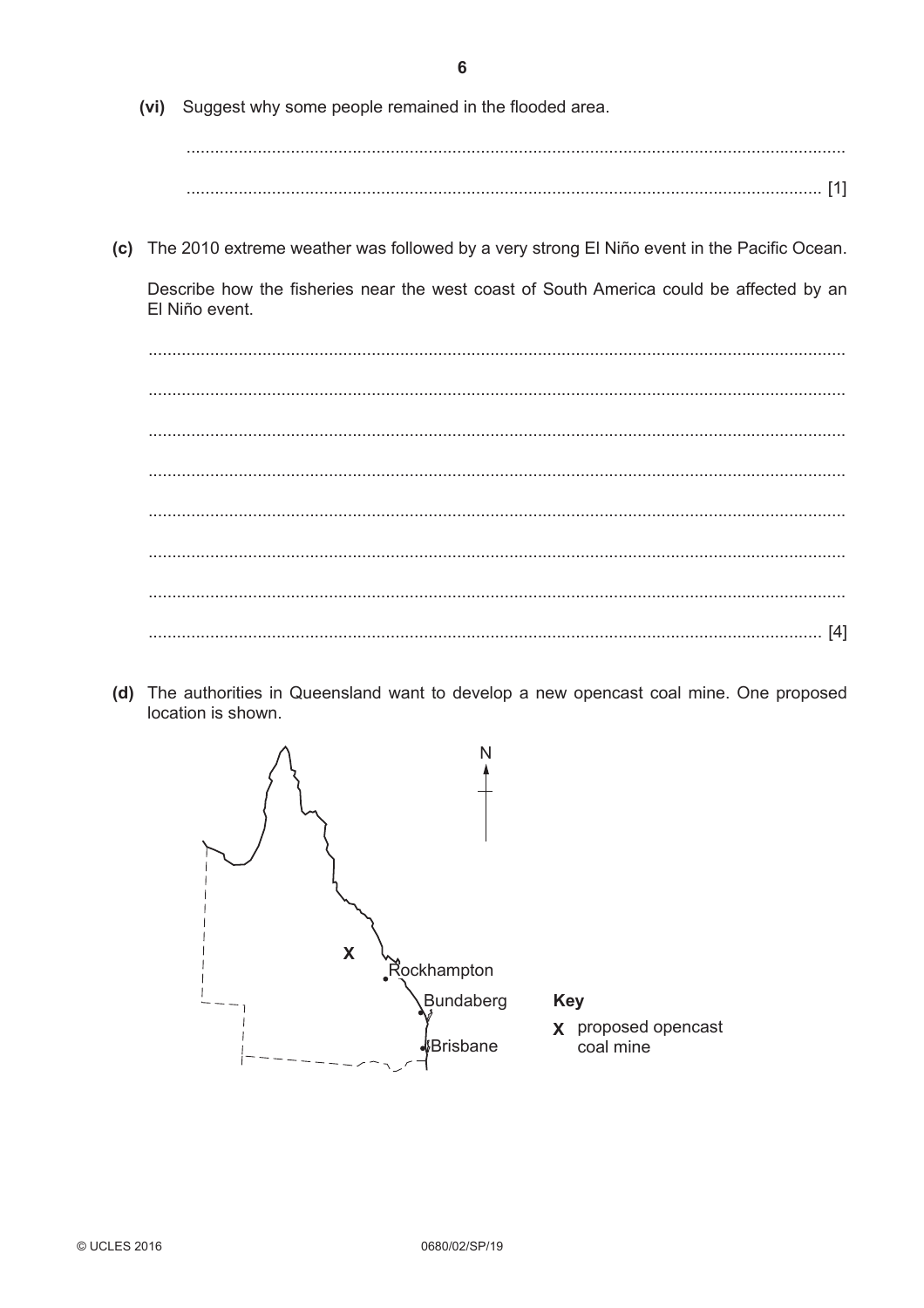Local people were asked to fill in a questionnaire to find out their views about the proposed development of the new opencast mining project.

The table shows the results.

|                                                                                     | percentage responses to questionnaire |    |             |
|-------------------------------------------------------------------------------------|---------------------------------------|----|-------------|
|                                                                                     | yes                                   | no | do not know |
| 1. Do you expect more local people to<br>be employed by the mining project?         | 42                                    | 46 | 12          |
| 2. Do you think the mining project will<br>improve the transport links in the area? | 60                                    | 25 | 15          |
| 3. Have you any worries about the<br>environmental impact of the mining<br>project? | 35                                    | 55 | 10          |

 **(i)** Suggest how people could have been selected for this questionnaire.

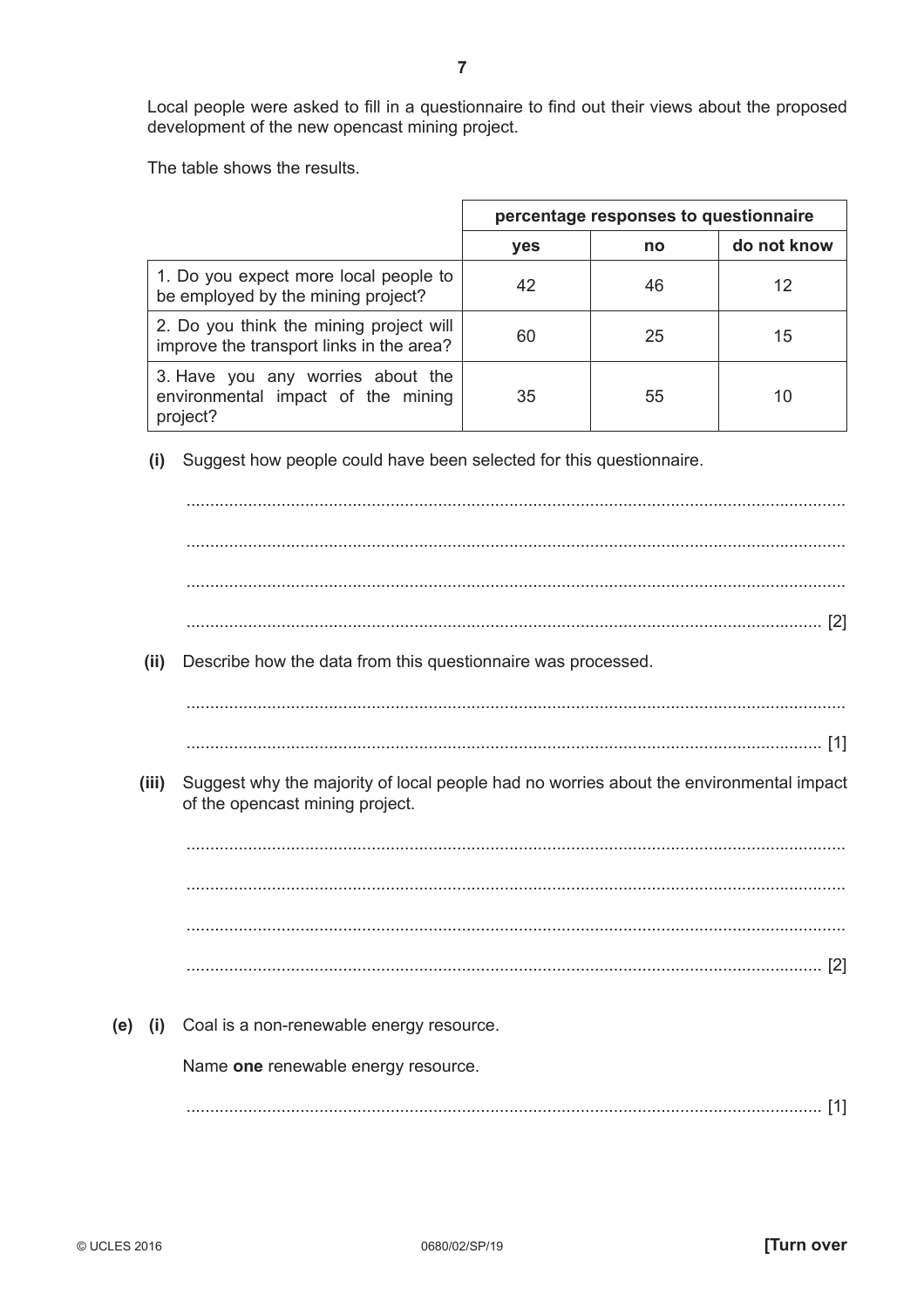8  $(ii)$ Explain why opencast mining may have a larger environmental impact than deep mining.  $(iii)$ Much of the coal extracted from Queensland is exported. This coal is burnt in power stations to generate electricity. Carbon dioxide is released by burning coal in power stations. Describe the environmental problems caused by the release of carbon dioxide.  $(iv)$ Describe how the landscape can be restored after the opencast mining project has finished.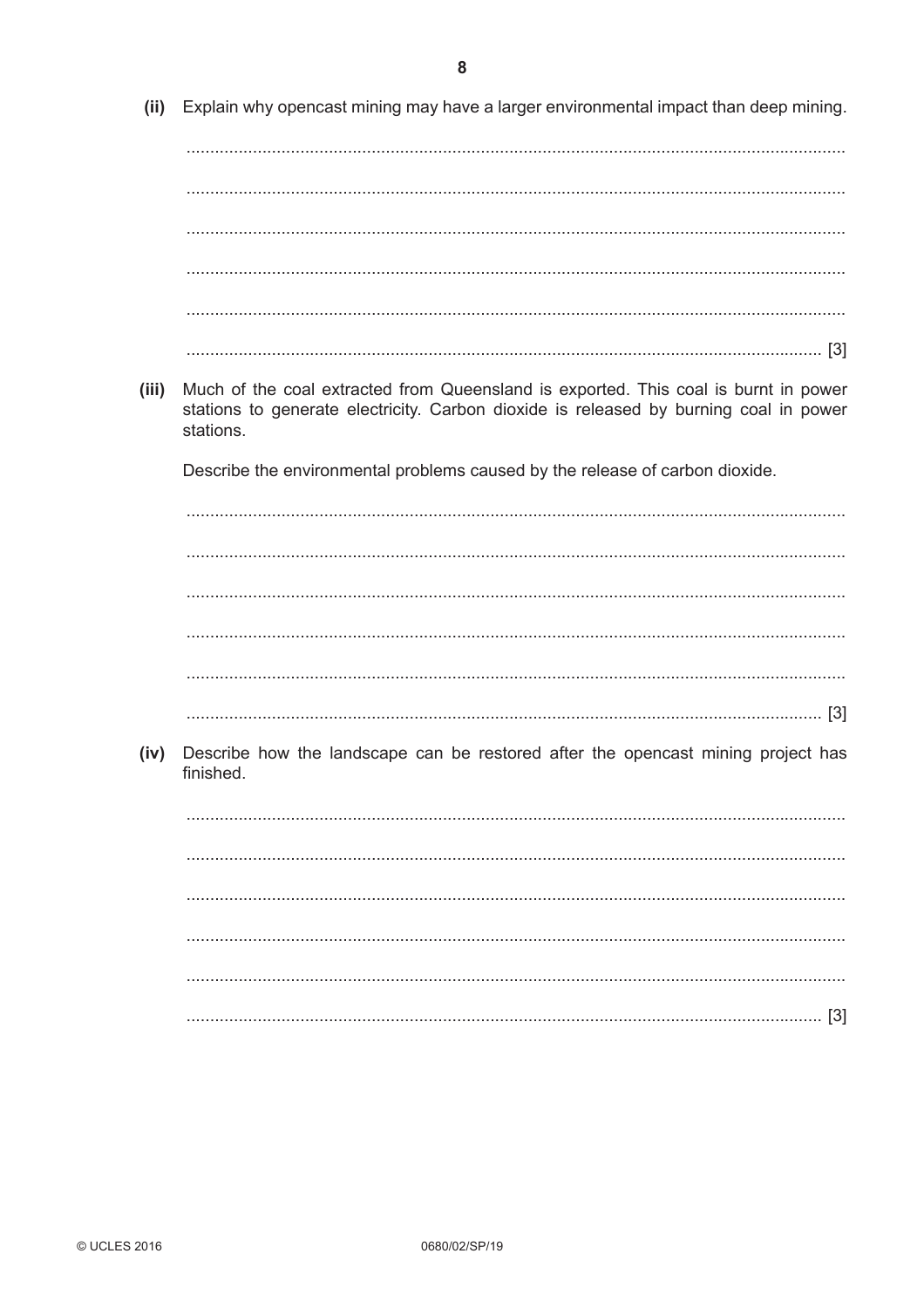**(f)** Crops have been grown using irrigation for many years in the Bundaberg river basin. As a result, salinisation is now a big problem in parts of the river basin.

A student described the process of salinisation with this list of statements.

- **A** Irrigation water soaks into the soil to a great depth.
- **B** Water and salts are drawn up to the surface.
- **C** Water evaporates from the field.
- **D** Salts dissolve in the water at a great depth.
- **E** Salt remains at the surface and kills plant roots.

The student has written the correct statements but they have been presented in the wrong order.

 **(i)** Complete the boxes to show the correct order for salinisation.

One has been done for you.

| ີ | $\leftarrow$<br> | יש<br>. | 1. O<br><b>ALI</b><br>- | ៴៶៲៲ | $\overline{\phantom{0}}$ |     |
|---|------------------|---------|-------------------------|------|--------------------------|-----|
|   |                  |         |                         |      |                          | --- |

 **(ii)** Other than killing plant roots, state **one** other negative effect of salinisation.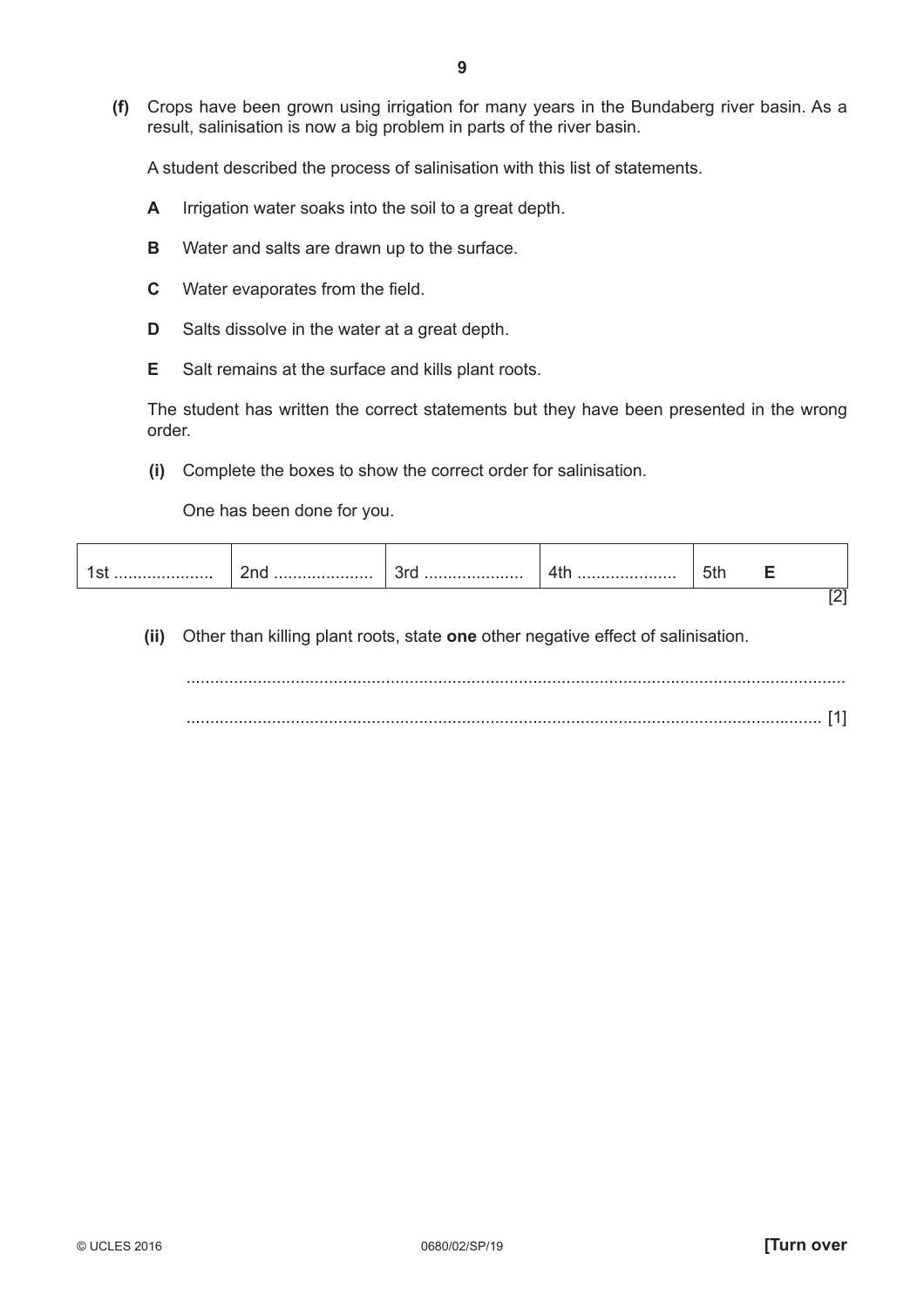**(g)** A farmer in the Bundaberg river basin kept a record of the total yield of maize from some irrigated fields over six years.

The table shows the data.

| year | yield/tonnes<br>per hectare |
|------|-----------------------------|
| 2010 | 9.8                         |
| 2011 | 9.8                         |
| 2012 | 9.5                         |
| 2013 | 9.3                         |
| 2014 | 9.1                         |
| 2015 | 8.9                         |

 **(i)** Plot the data as a bar graph on the grid.



 **(ii)** Predict a likely yield for 2016.

[4]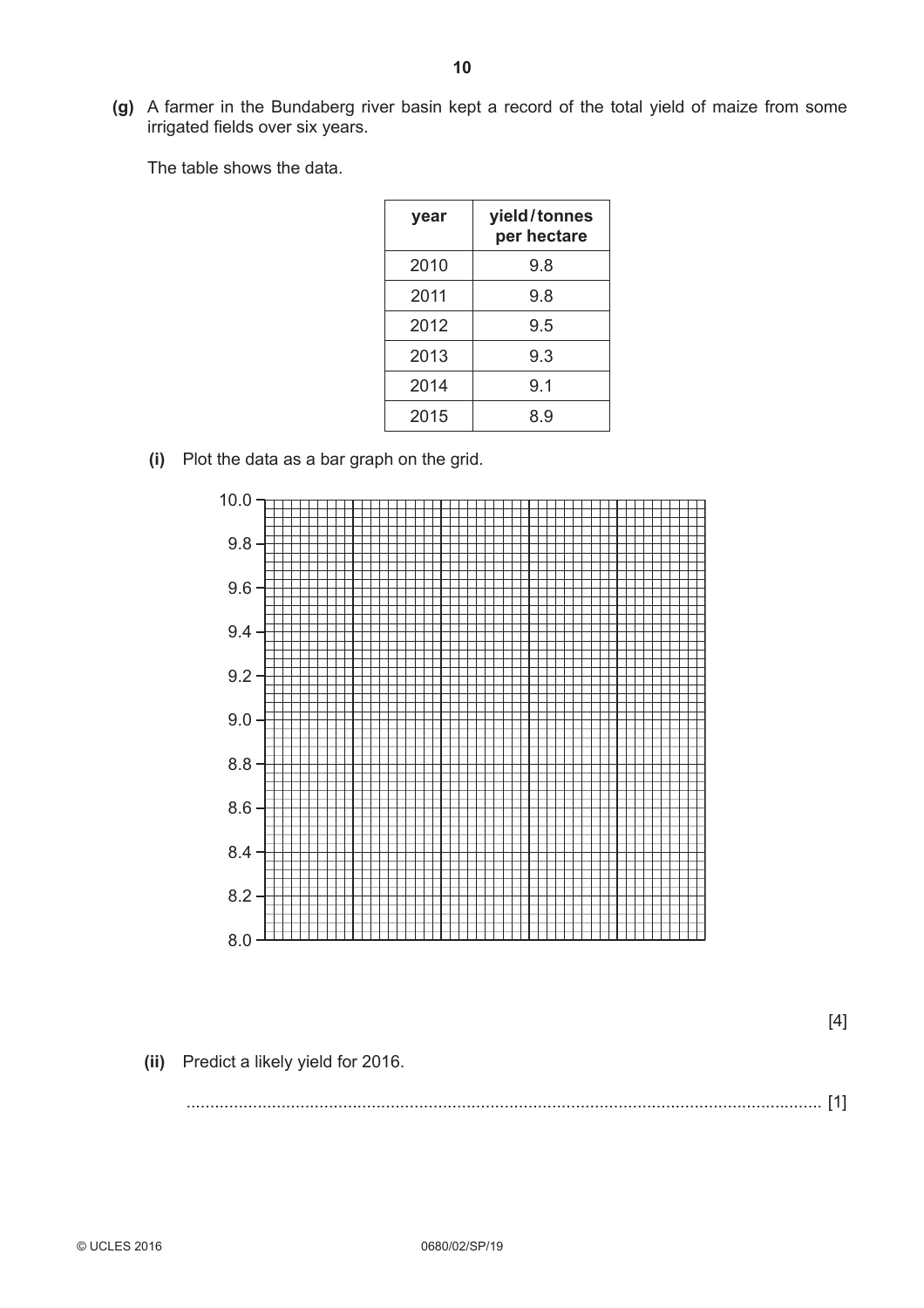(iii) Farmers add fertilisers to increase crop yield.

They carefully calculate the amount of fertiliser to be added so that most of the fertiliser is absorbed by the crop.

Suggest two economic advantages of carefully calculating the amount.

(iv) Even though the farmers have added fertilisers carefully, some parts of the Bundaberg river basin have an increased concentration of nitrates and phosphates.

Describe how these increased concentrations can change the plant and animal populations in the river.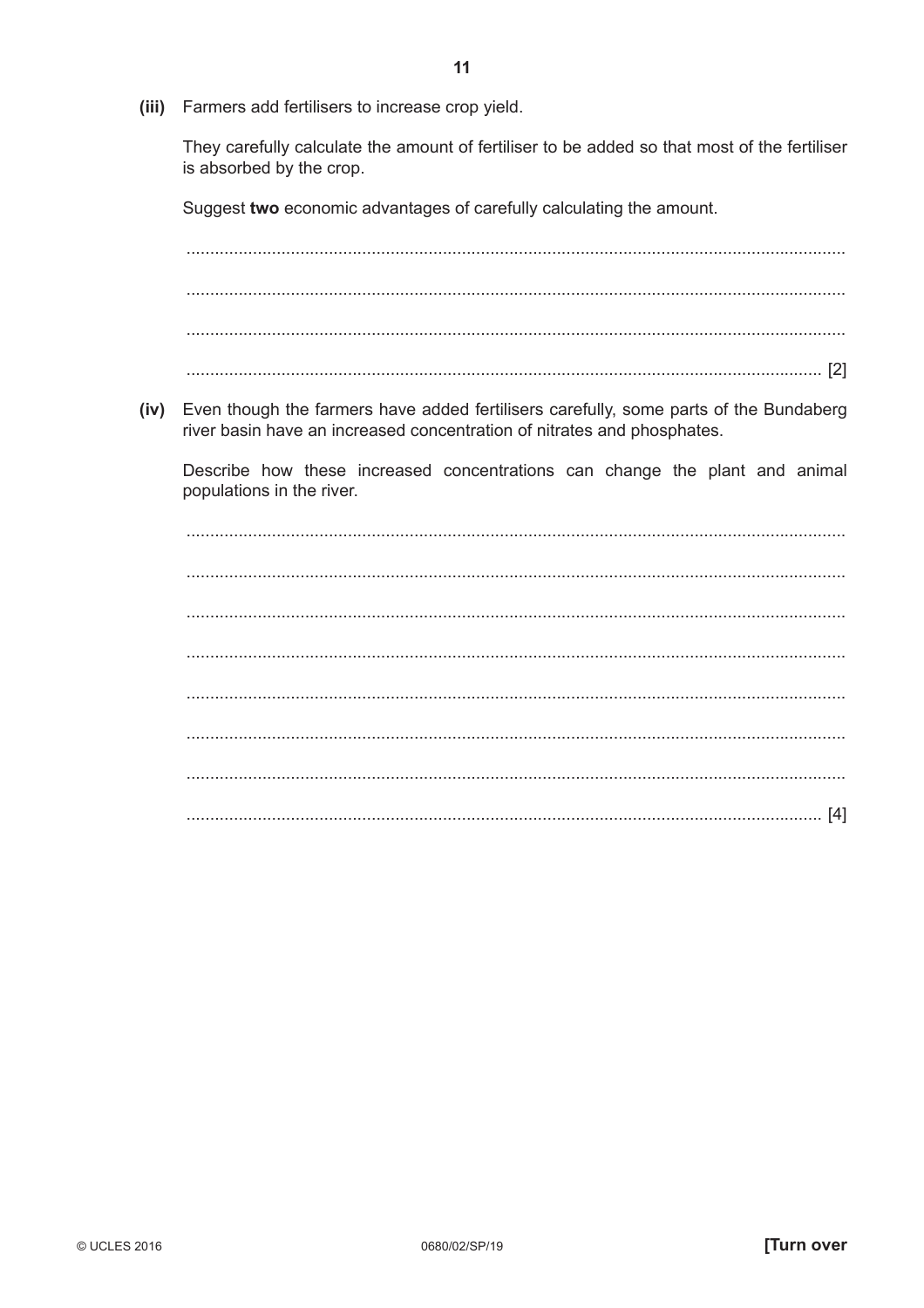$\overline{2}$ (a) The Great Barrier Reef is the largest coral reef system in the world. It provides a habitat for many species. Its biodiversity is high and it is a protected world heritage site.

 $12$ 

State the meaning of the term biodiversity.  $(i)$ 

(ii) For many years the reef has been commercially valuable for fishing and tourism.

Recent surveys of the reef have found:

- the Queensland sawfish is now an endangered species
- three fish species are close to being endangered
- fewer fish are being caught
- the fish being caught are smaller.

In 2004, the government banned fishing on one third of the reef.

Write a brief plan for a new survey to find out if fish populations are recovering in the area where fishing is banned.

Explain two benefits of banning fishing on one third of the reef.  $(iii)$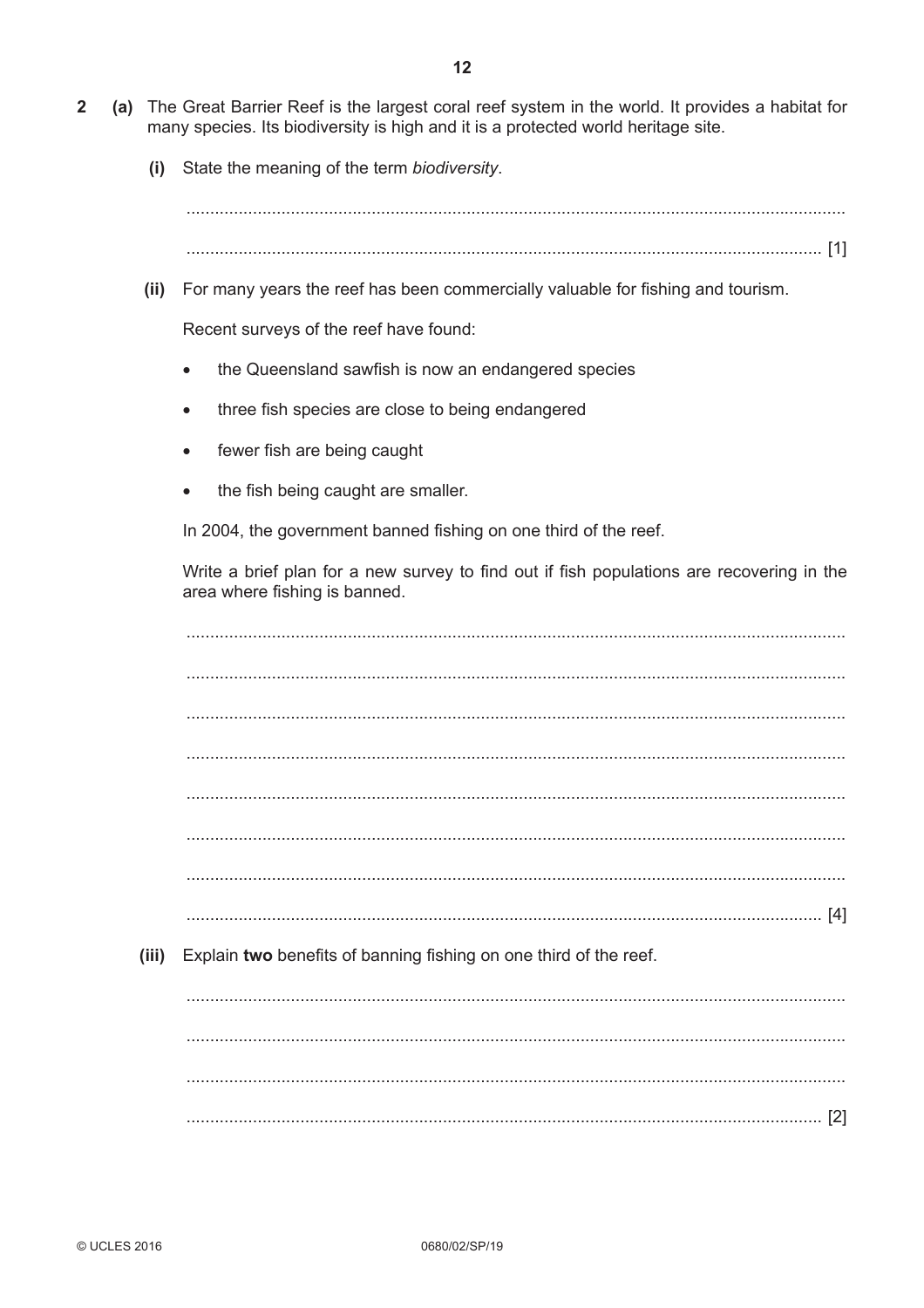**(iv)** The remaining two thirds of the reef can still be fished commercially, but only with restrictions to prevent overfishing.

State **two** restrictions and explain how they help prevent overfishing.

restriction ........................................................................................................................... explanation ........................................................................................................................ ........................................................................................................................................... restriction ........................................................................................................................... explanation ........................................................................................................................ ........................................................................................................................................... [4]

- **(b)** Coral reefs are made of living animals called polyps. The polyps make calcium skeletons. The colonies of polyps form hard coral structures. The polyps provide a home for photosynthetic algae which produce a range of colours.
	- **(i)** Complete the word equation for photosynthesis.

|       | sunlight<br>chlorophyll<br>[2]                                                                                                                                                                                            |
|-------|---------------------------------------------------------------------------------------------------------------------------------------------------------------------------------------------------------------------------|
| (ii)  | Explain the role of chlorophyll in photosynthesis.                                                                                                                                                                        |
|       |                                                                                                                                                                                                                           |
| (iii) | If sea water surrounding coral reefs becomes too hot the algae die, so that the coral<br>loses its colour and looks white. This process is called coral bleaching.                                                        |
|       | Coral bleaching events can be recorded from satellites in orbit around the Earth.                                                                                                                                         |
|       | Suggest one benefit of using satellites for recording bleaching events.                                                                                                                                                   |
|       |                                                                                                                                                                                                                           |
|       |                                                                                                                                                                                                                           |
| (iv)  | The photosynthetic algae usually start to re-colonise the coral polyps when the sea water<br>cools again. However, if the sea water remains too hot for too long then the algae cannot<br>return so the coral polyps die. |
|       | Suggest the relationship that exists between the coral polyp and the algae.                                                                                                                                               |
|       |                                                                                                                                                                                                                           |
|       |                                                                                                                                                                                                                           |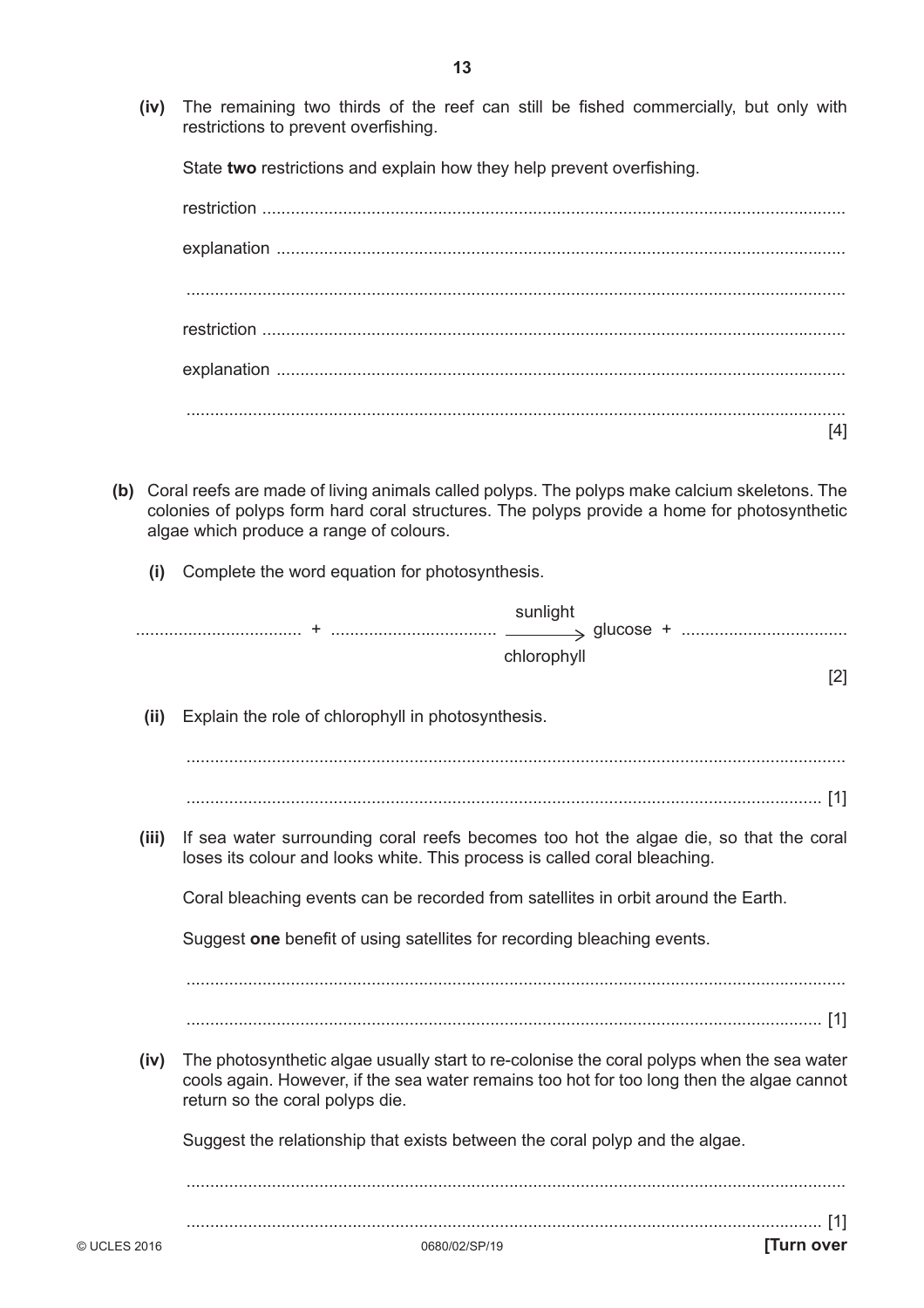(c) A typical coral reef food chain is shown. Phytoplankton consists of photosynthetic algae that float in the water.

phytoplankton  $\rightarrow$  zooplankton  $\rightarrow$  reef worms  $\rightarrow$  small fish  $\rightarrow$  reef shark

 $(i)$ The phytoplankton die because the sea water becomes too hot.

Explain what happens to reef worms.

(ii) In an area where fishing is allowed, large numbers of small fish are caught. Suggest what might happen to the populations of reef worms and reef sharks.  $[2]$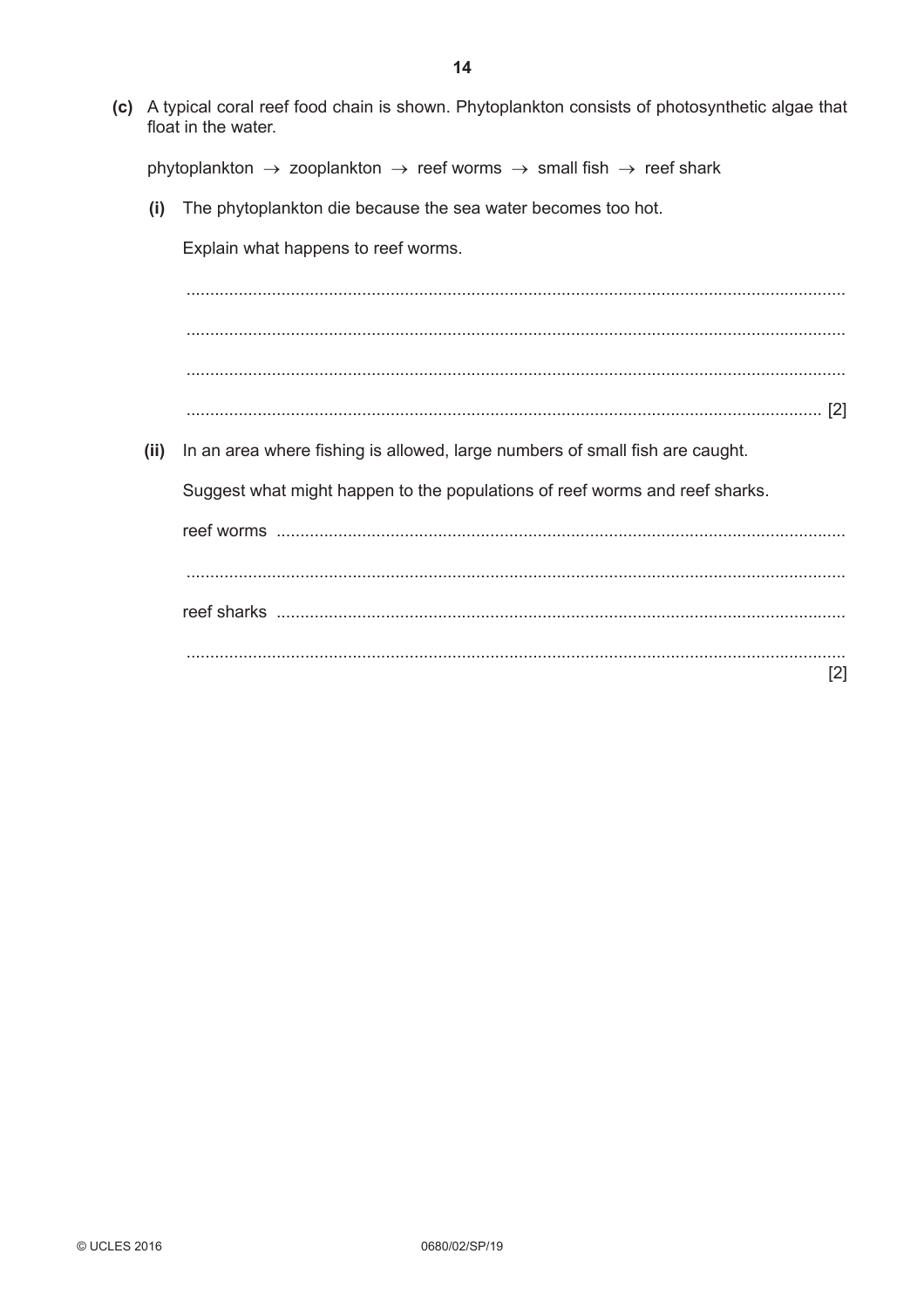**3** In 1935, cane toads were introduced into the sugar cane fields of Queensland to control cane beetles.

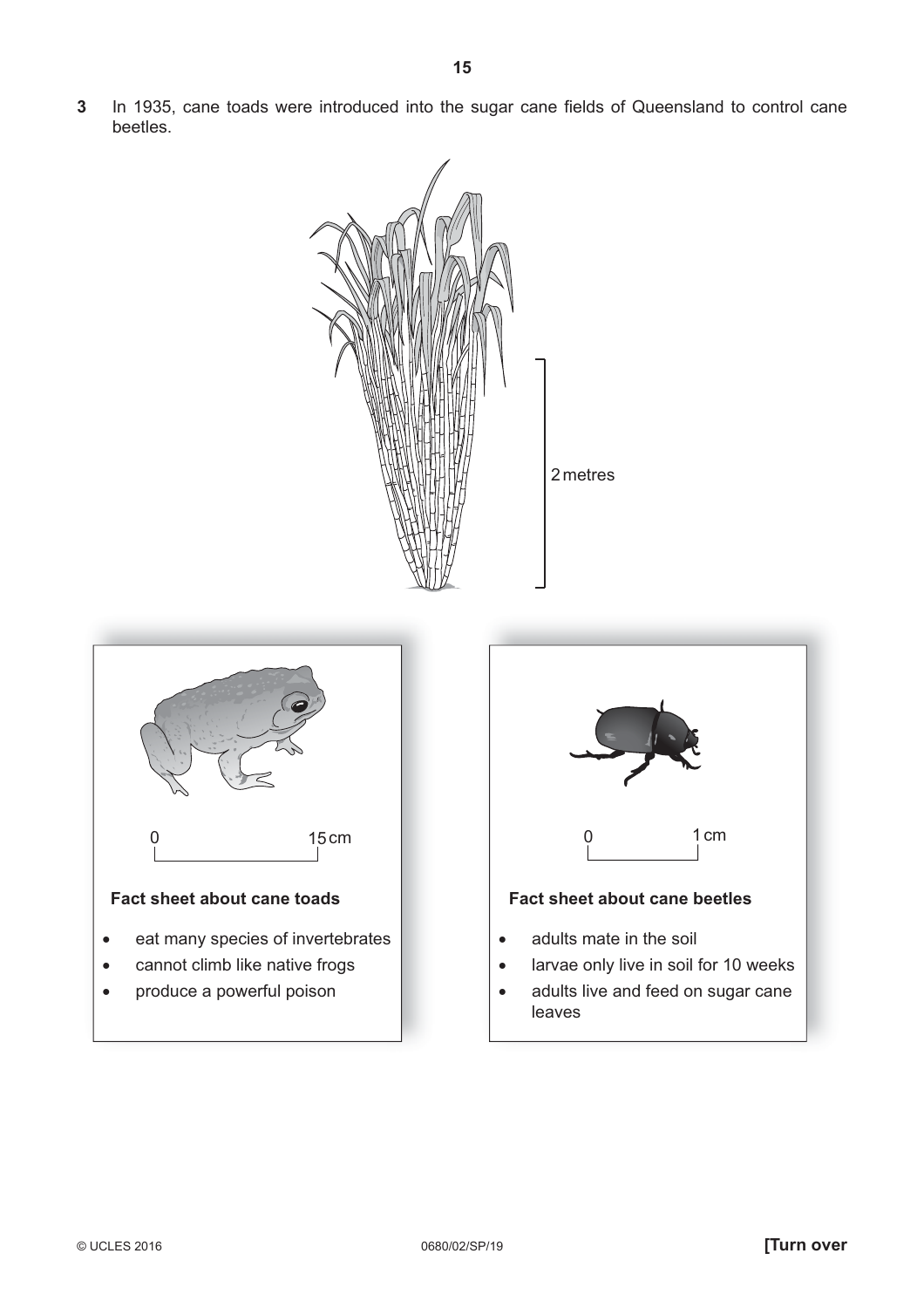**(a)** The cane toad failed to control the cane beetle.

Suggest an explanation for this.

 ................................................................................................................................................... ................................................................................................................................................... ................................................................................................................................................... ................................................................................................................................................... ................................................................................................................................................... .............................................................................................................................................. [3]

 **(b)** The cane toad population increased dramatically.

A student wanted to know more about the population of cane toads in a sugar cane field.

The student:

- selected ten sample points in a sugar cane field using a map
- spent five minutes at each sample point counting toads and recording the numbers in a tally chart
- repeated the count on five days
- recorded the results in a table.

| day           | number of cane toads counted | number of cane toads counted<br>from 10 sample points |
|---------------|------------------------------|-------------------------------------------------------|
|               | 2, 3, 3, 0, 2, 3, 4, 3, 2, 1 | 23                                                    |
| $\mathcal{P}$ | 1, 0, 1, 2, 1, 3, 2, 3, 1, 1 | 15                                                    |
| 3             | 2, 1, 2, 3, 1, 3, 2, 2, 1, 1 | 18                                                    |
| 4             | 0, 0, 1, 2, 1, 2, 1, 2, 2, 1 | 12                                                    |
| 5             | 3, 2, 3, 4, 2, 2, 2, 1, 2, 1 |                                                       |
|               | total                        |                                                       |

- **(i)** Complete the table. [1]
- 

 **(ii)** Calculate the average number of toads counted per day.

........................................................... [1]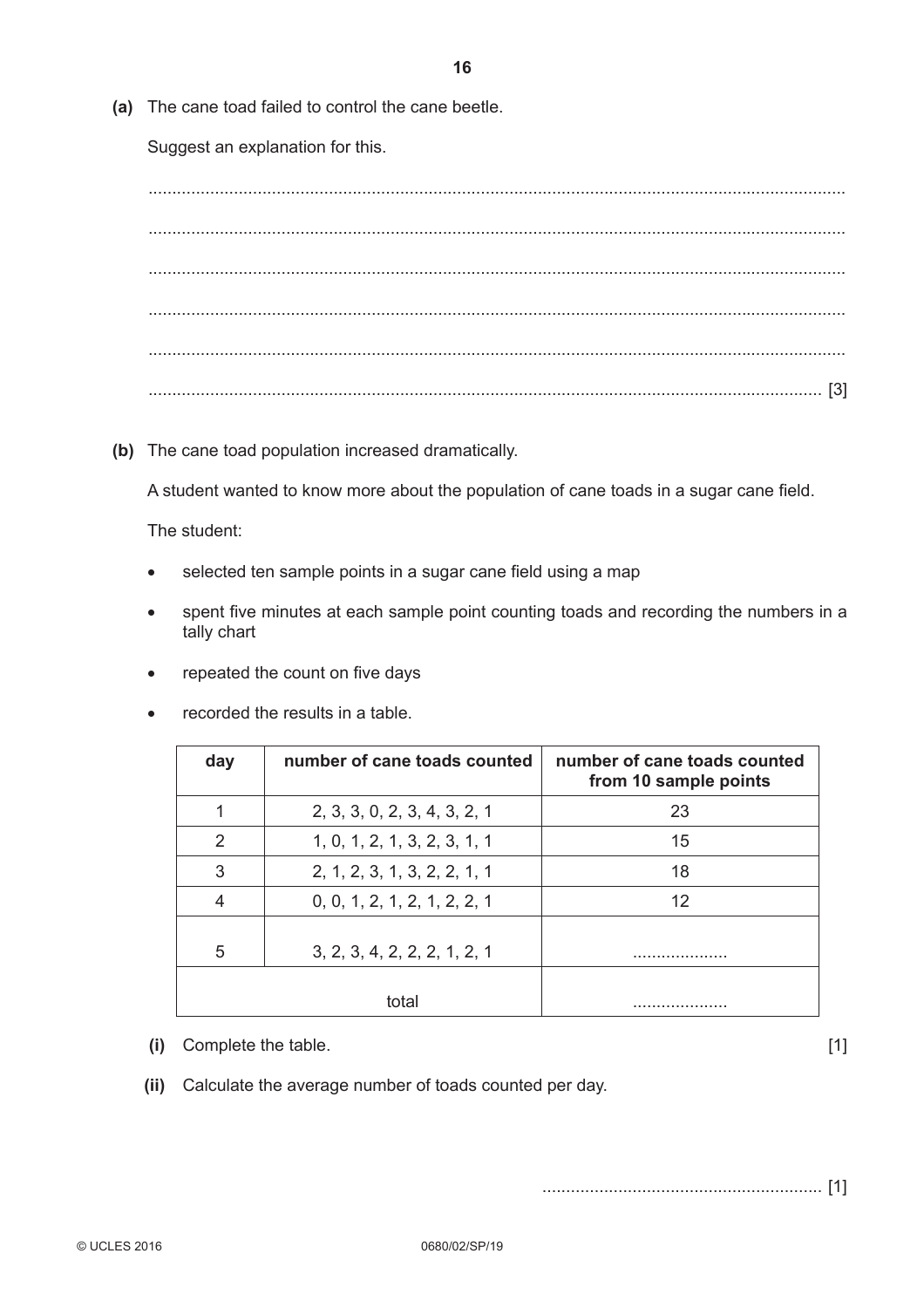**(c)** The student decided to carry out the same survey in two other sugar cane fields. The student recorded the following in a notebook.



 **(i)** Present the student's findings in a suitable table.